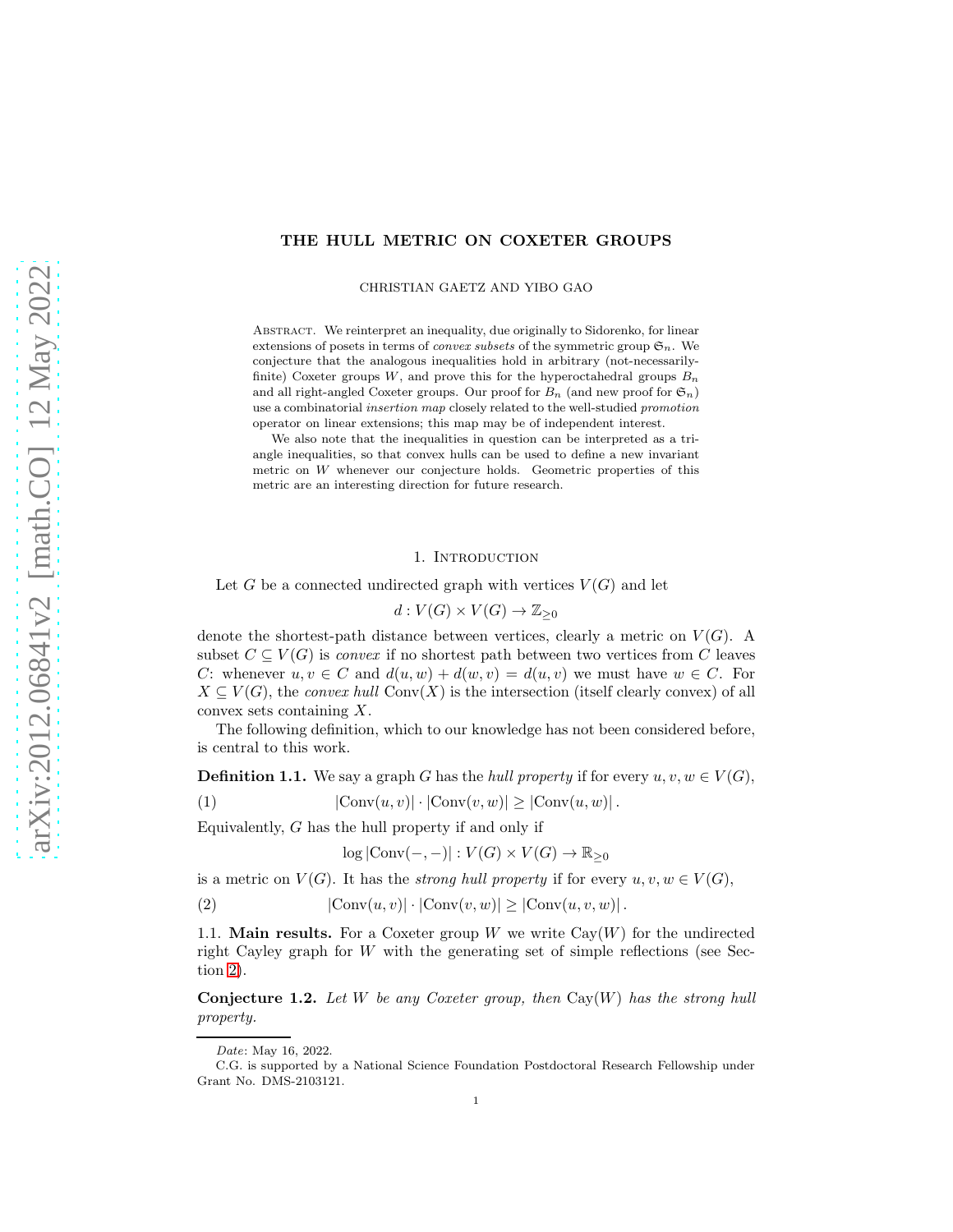In addition to the infinite families of groups for which we prove Conjecture [1.2](#page-0-0) below, we have also verified the conjecture by computer for the finite Coxeter groups of types  $G_2, H_3, D_4$ , and  $F_4$ .

It would be an interesting direction for future research to study whether Conjecture [1.2](#page-0-0) might be extended to arbitrary Tits buildings.

To see the strength of Conjecture [1.2,](#page-0-0) consider the following very special case:

**Example 1.3.** Let  $W = \mathfrak{S}_n$  be the symmetric group, with the adjacent transpositions as simple generators. Let  $w \in \mathfrak{S}_n$  be any permutation and  $w^{rev}$  the reversed permutation (identifying permutations with their one-line notation  $w(1) \dots w(n)$ ). Then it follows from observations of Björner–Wachs [\[3\]](#page-12-0) that  $|Conv(id, w)| = |[id, w]_R|$ is the number of linear extensions of the corresponding  $\ell$ -dimensional poset  $P_w$ , while  $|Conv(id, w^{rev})|$  is the number of linear extensions of the *complement*  $\overline{P_w}$  =  $P_{w^{rev}}$ , and furthermore that any 2-dimensional poset is isomorphic to some  $P_w$ . Since Conv $(w, w^{rev}) = \mathfrak{S}_n$ , the hull property implies that for any 2-dimensional poset P:

<span id="page-1-0"></span>
$$
(3) \t\t\t e(P)e(\overline{P}) \ge n
$$

where  $e(P)$  denotes the number of linear extensions, a result due originally to Sidorenko [\[16\]](#page-12-1).

Sidorenko's original proof [\[16\]](#page-12-1) of [\(3\)](#page-1-0) relied on intricate max-flow min-cut arguments, but the inequality [\(3\)](#page-1-0) has since been shown to be related to several different topics and techniques in convex geometry and combinatorics. Bollobás–Brightwell– Sidorenko [\[5\]](#page-12-2) later gave a convex geometric proof using a known special case of the still-open Mahler Conjecture. In [\[10,](#page-12-3) [11\]](#page-12-4) the authors gave a strengthening and new proof related to the algebraic notion of *generalized quotients* [\[3\]](#page-12-0) in Coxeter groups.

Theorem [1.4](#page-1-1) below extends Sidorenko's inequality to all pairs of elements (not just  $w, w^{rev}$ ) and to the hyperoctahedral group (equivalently, to certain signed posets). Our proof relies on a new combinatorial *insertion map* for linear extensions (see Definition [3.1\)](#page-3-0), closely related to *promotion* [\[15\]](#page-12-5). This combinatorial proof of Sidorenko's inequality gives a new solution to an open problem of Morales– Pak–Panova [\[13\]](#page-12-6) different from that in [\[10\]](#page-12-3). In the case of the symmetric group, a combinatorial proof similar to our proof in Section [3](#page-3-1) has been obtained independently by Chan–Pak–Panova [\[7\]](#page-12-7).

<span id="page-1-1"></span>**Theorem 1.4.** *Conjecture* [1.2](#page-0-0) *holds when W is the symmetric group*  $\mathfrak{S}_n$  *or hyperoctahedral group*  $B_n$ .

We also prove Conjecture [1.2](#page-0-0) for the large class of *right-angled* Coxeter groups using very different methods. Heuristically, these groups are on the opposite extreme among Coxeter groups from the finite groups covered in Theorem [1.4,](#page-1-1) as the non-commuting products  $s_i s_j$  have infinite order, as opposed to the small, finite orders seen in finite Coxeter groups. In addition, right-angled Coxeter groups are a natural case in which to verify our conjectured metric because of their ubiquity in geometric group theory (see, for example, the survey [\[8\]](#page-12-8)).

<span id="page-1-2"></span>Theorem 1.5. *Conjecture [1.2](#page-0-0) holds when* W *is any right-angled Coxeter group.*

For both Theorem [1.4](#page-1-1) and Theorem [1.5](#page-1-2) we give explicit injections realizing the inequality [\(2\)](#page-0-1), see Theorems [3.8,](#page-5-0) [4.10,](#page-8-0) and [5.2.](#page-9-0)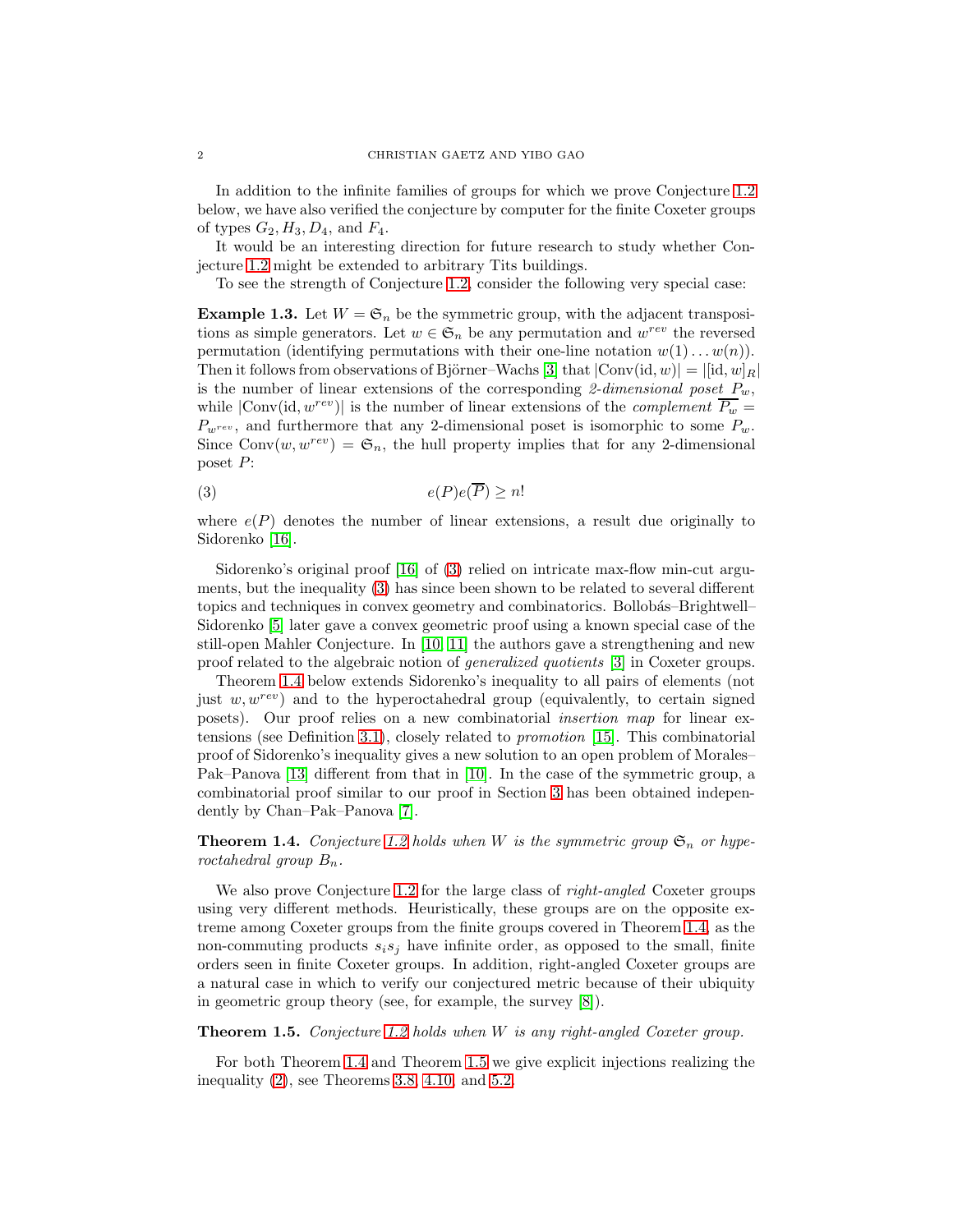It is natural to ask when the inequality [\(1\)](#page-0-2) is in fact an equality. In the case of a triple  $(id, w, ww_0)$  in a finite Weyl group W with longest element  $w_0$ , equality is achieved when w is *separable* (see [\[10,](#page-12-3) [11\]](#page-12-4)) and conjecturally only in this case. For the symmetric group, this corresponds to the case where  $P_w$  is a series-parallel poset.

1.2. Outline. Section [2](#page-2-0) covers needed background on Coxeter groups, convex subsets thereof, and the weak order. Section [3](#page-3-1) proves Conjecture [1.2](#page-0-0) in the case  $W = \mathfrak{S}_n$  using a new combinatorial *insertion map* for linear extensions; this argument is extended in Section [4](#page-6-0) to prove the conjecture for the hyperoctahedral group  $B_n$ .

Section [5](#page-9-1) proves some structural properties of inversion sets in right-angled Coxeter groups and uses these to give an explicit injective proof of Conjecture [1.2](#page-0-0) when W is any right-angled Coxeter group.

Finally, in Section [6,](#page-10-0) we demonstrate that the (strong) hull property is a rather special property of graphs by proving that the graph of regions of a graphical hyperplane arrangement has the hull property if and only if it is in fact the reflection arrangement for  $\mathfrak{S}_n$ , in which case the property follows from Theorem [1.4.](#page-1-1)

### 2. BACKGROUND ON COXETER GROUPS

<span id="page-2-0"></span>The material in this section is well known and may be found, for example, in Björner–Brenti [\[2\]](#page-12-9).

2.1. Coxeter groups and weak order. A *Coxeter group* is a group W together with a distinguished generating set  $S = \{s_1, \ldots, s_r\}$  subject to relations  $s_i^2 = id$ for  $i = 1, \ldots, r$  and  $(s_i s_j)^{m_{ij}} = id$  for  $i \neq j \in \{1, \ldots, r\}$  for some numbers  $m_{ij} \in$  ${2, 3, \ldots} \cup {\infty}$ . The  $r \times r$  matrix with entries  $m_{ij}$  is the *Coxeter matrix*. The elements of S are called *simple reflections*, while their W-conjugates are called *reflections*; the set of reflections is denoted T. Given an element  $w \in W$ , an expression

$$
w = s_{i_1} \cdots s_{i_\ell}
$$

of minimal length is called a *reduced word* for w, and in this case  $\ell = \ell(w)$  is the *length* of w.

The *(right)* weak order  $(W, \leq_R)$  has cover relations  $w \leq_R ws$  whenever  $\ell(ws)$  $\ell(w) + 1$  and  $s \in S$ . A reflection  $t \in T$  is a *(left) inversion* of w if  $\ell(tw) < \ell(w)$ , and the set of inversions of w is denoted  $T_L(w)$ . The following facts are well known:

**Proposition 2.1.** *For*  $u, v \in W$  *we have*  $u \leq_R v$  *if and only if*  $T_L(u) \subseteq T_L(v)$ *.* 

<span id="page-2-1"></span>**Proposition 2.2.** Let  $w = s_{i_1} \cdots s_{i_\ell}$  be any reduced word for  $w \in W$ , then

 $T_L(w) = \{ s_{i_1} s_{i_2} \cdots s_{i_{\ell'-1}} s_{i_{\ell'}} s_{i_{\ell'-1}} \cdots s_{i_2} s_{i_1} \mid 1 \leq \ell' \leq \ell \}.$ 

**Theorem 2.3** (Björner [\[1\]](#page-12-10)). *The weak order on any Coxeter group* W *is a meetsemilattice.*

We denote the meet operation in  $(W, \leq_R)$  by  $\wedge_R$ .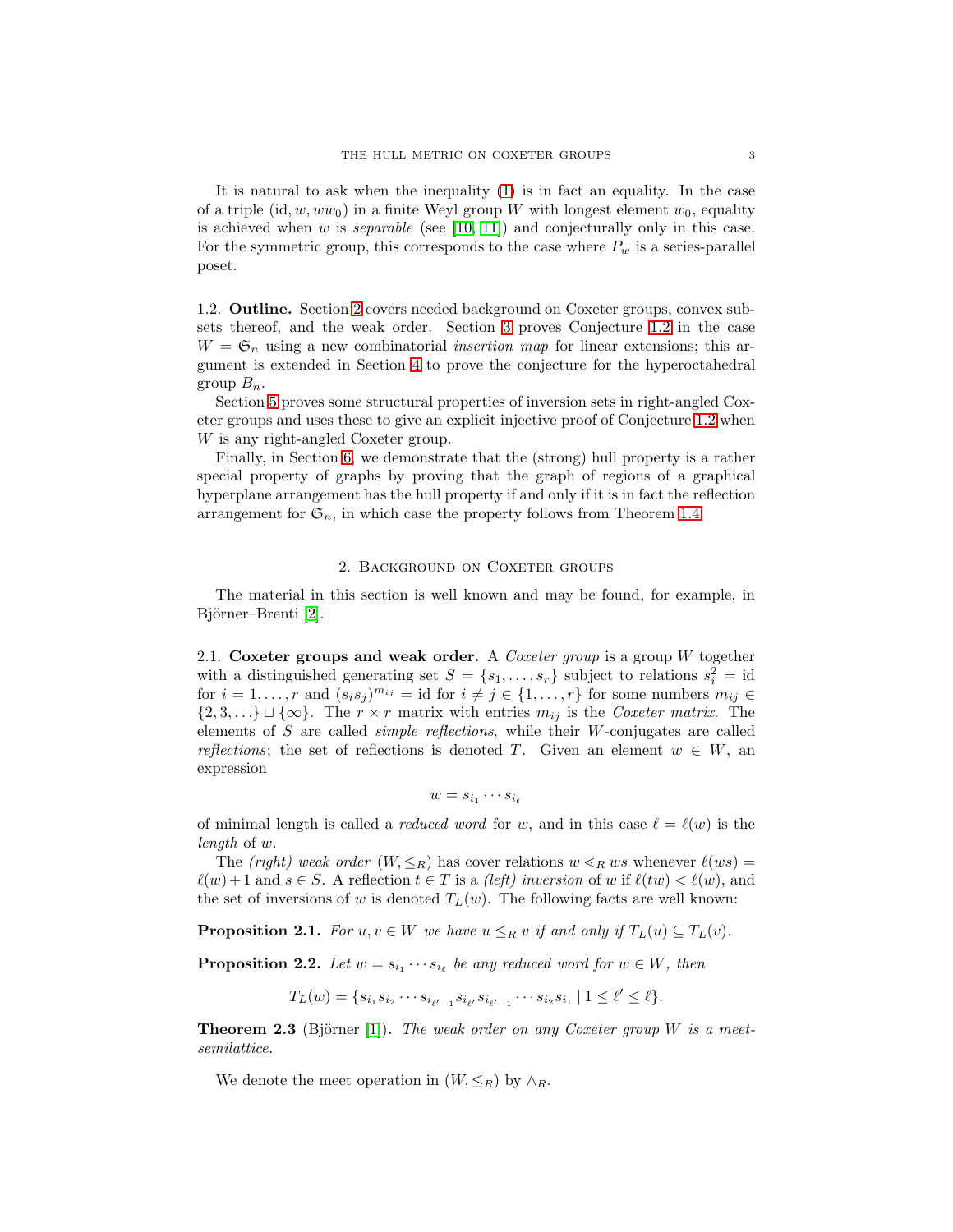2.2. Convexity in Coxeter groups. We say a subset  $C \subseteq W$  is *convex* if it is convex in the Cayley graph  $Cay(W, S)$  (the Hasse diagram of weak order). For  $D \subseteq A \subseteq T$ , we write

$$
W(D, A) \coloneqq \{ w \in W \mid D \subseteq T_L(w) \subseteq A \}.
$$

**Theorem 2.4** (Tits [\[18\]](#page-13-0)). *A set*  $C \subseteq W$  *is convex if and only if*  $C = W(D, A)$  *for some*  $D \subseteq A \subseteq T$ *.* 

<span id="page-3-2"></span>**Proposition 2.5** (Björner and Wachs [\[3\]](#page-12-0)). *Let*  $x_1, \ldots, x_d \in W$ , then

$$
Conv(x_1,...,x_d) = \left\{ w \in W \mid \bigcap_{i=1}^d T_L(x_i) \subseteq T_L(w) \subseteq \bigcup_{i=1}^d T_L(x_i) \right\}.
$$

*In particular,* Conv(id, x) =  $[e, x]_R$  *for all*  $x \in W$ .

2.3. **Parabolic subgroups and quotients.** For  $J \subseteq S$ , the *parabolic subgroup*  $W_J$  is the subgroup of W generated by J (viewed as a Coxeter group with simple generators  $J$ ).

## **Proposition 2.6.** *Let*  $J \subseteq S$ *, then:*

- *Each left coset* wW<sup>J</sup> *of* W<sup>J</sup> *in* W *has a unique element of minimal length, denoted*  $w^J$ . The set  $\{w^J | w \in W\}$  *is called the* parabolic quotient *and is*  $denoted W<sup>J</sup>$ .
- Each  $w \in W$  can be uniquely written  $w = w^J w_J$  with  $w^J \in W^J$  and  $w_J \in W_J$ . This decomposition satisfies  $\ell(w) = \ell(w^J) + \ell(w_J)$ .
- <span id="page-3-1"></span>• *Therefore, we have*  $w^J \leq_R u$  *for all*  $u \in wW_J$ *.*

# 3. THE SYMMETRIC GROUP

3.1. The insertion map. Recall that the symmetric group  $\mathfrak{S}_n$  is a Coxeter group generated by  $S = \{s_1, \ldots, s_{n-1}\}\$  where  $s_i$  is the simple transposition  $(i \ i+1)$ . The set of reflections is  $T = \{t_{i,j} | 1 \leq i < j \leq n\}$  where  $t_{i,j} = (i \, j)$ . For  $w \in \mathfrak{S}_n$ ,  $t_{i,j} \in T_L(w)$  if  $w^{-1}(i) > w^{-1}(j)$ , for  $1 \leq i < j \leq n$ .

In this section, let P be a poset on n elements  $\{p_1, \ldots, p_n\}$ . A *linear extension* is an order-preserving bijection  $\lambda : P \to [n]$  from the poset P to the n-element chain [n]. Denote the set of linear extensions of P by  $\mathcal{L}(P)$ . Each  $\lambda \in \mathcal{L}(P)$  has a naturally associated permutation  $\pi_{\lambda}$  where  $\pi_{\lambda}(i) = j$  if  $\lambda(p_i) = i$ .

<span id="page-3-0"></span>**Definition 3.1.** We now define a map  $f_P : \mathfrak{S}_n \to \mathcal{L}(P)$ , called the *insertion map*, from the symmetric group  $\mathfrak{S}_n$  to the set of linear extensions of any poset P on n elements. This map will be defined recursively, and will resemble promotion (see Section 3.20 of [\[17\]](#page-12-11)).

Let  $w \in \mathfrak{S}_n$ , its image  $\lambda = f_P(w)$  is determined as follows: At step k, for  $k = 1, 2, \ldots, n$ , we start with  $\lambda(p_{w(k)}) = k$ . If at any time we have  $\lambda(p_a) = k$  where  $p_a$  is not a maximal element of the induced subposet P on  $p_{w(1)}, \ldots, p_{w(k)}$ , find the smallest value  $\lambda(p_b)$  where  $p_b >_P p_a$  and  $\lambda(p_b)$  has already been defined, and swap the values of  $p_a$  and  $p_b$ . Continue this procedure to move the value k up the poset, until  $\lambda^{-1}(k)$  is a maximal element of the induced subposet P on  $p_{w(1)}, \ldots, p_{w(k)}$ .

**Example 3.2.** We show an example of the insertion map defined above. Let P be as in Figure [1](#page-4-0) and  $w = 45312$ . Figure 1 shows how the insertion map works at each step, where the final result  $\lambda = f_P(w)$  is provided at the end whose corresponding permutation is  $\pi_{\lambda} = 52134$ .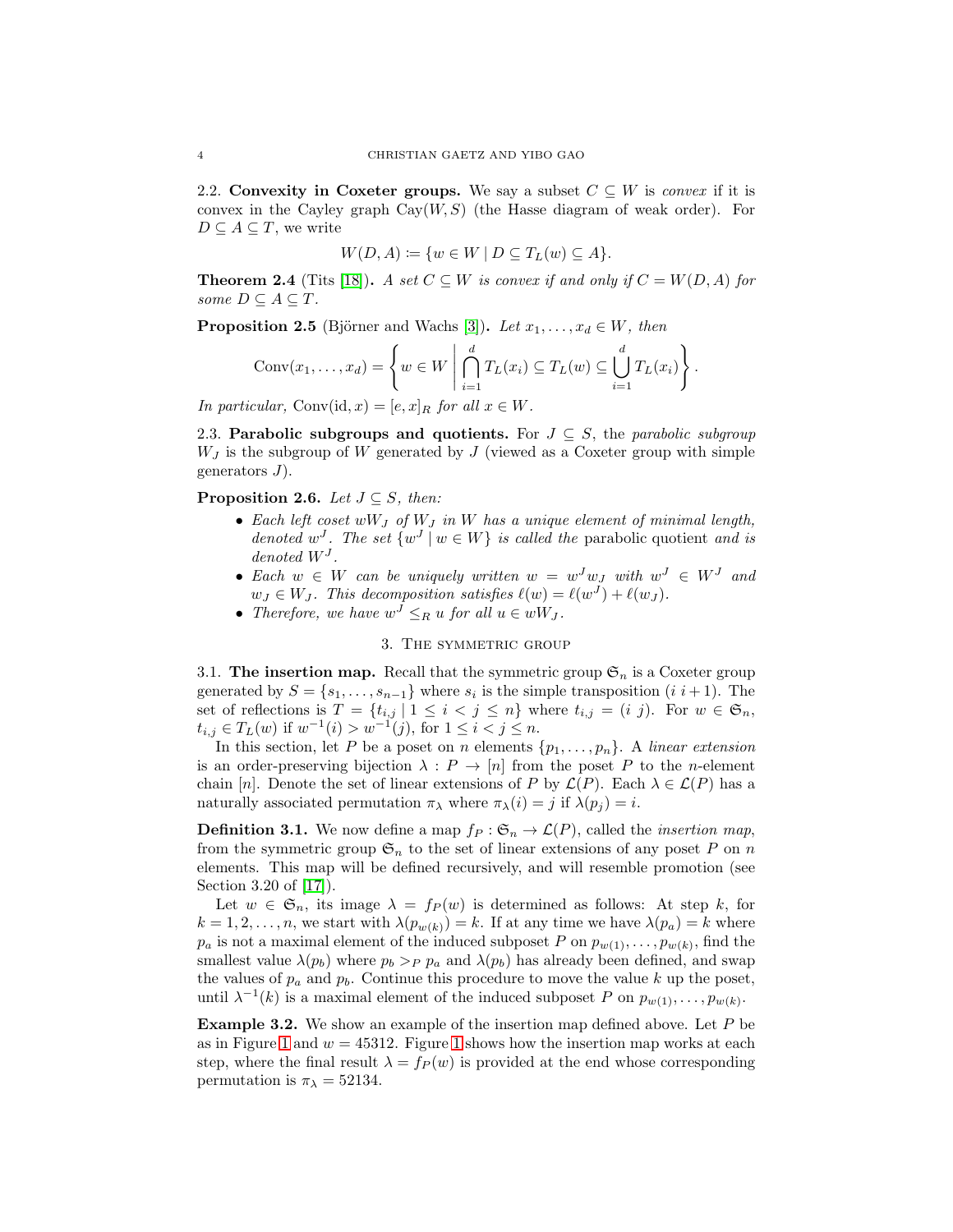

<span id="page-4-0"></span>FIGURE 1. An example of the insertion map.

After step  $n-1$  of our construction of  $f_P(w)$ , only one element  $p_i$  has not been assigned a value and we have a linear extension  $\lambda'$  of  $P \setminus \{p_i\}$ . Let us write  $\varphi_{p_i} : \mathcal{L}(P \setminus \{p_i\}) \to \mathcal{L}(P)$  for the map used in the last step: assign value n to  $p_i$ , if there exists  $p_j$  covering  $p_i$ , find such  $p_j$  with the smallest  $\lambda'(p_j)$  and swap the values at  $p_i$  and  $p_j$ , and continue this process until the value n reaches a maximal element in  $P$ , giving us a linear extension.

Recall that a *promotion chain* (see [\[17\]](#page-12-11)) of a linear extension  $\lambda \in \mathcal{L}(P)$  is a saturated chain  $t_1 > t_2 > \cdots > t_\ell$  from a maximal element to a minimal element in  $P$  such that

- $t_1 = \lambda^{-1}(n)$  is the element with the largest  $\lambda$ -value, and
- $t_{i+1}$  is the element covered by  $t_i$  with the largest  $\lambda$ -value.

<span id="page-4-2"></span>**Lemma 3.3.** The map  $\varphi_{p_i} : \mathcal{L}(P \setminus \{p_i\}) \to \mathcal{L}(P)$  is injective, with image consisting *of those*  $\lambda \in \mathcal{L}(P)$  *whose promotion chain passes through*  $p_i$ *.* 

*Proof.* Take  $\lambda \in \mathcal{L}(P)$  and let  $t_1 > t_2 > \cdots > t_\ell$  be its promotion chain. In order for  $\lambda$  to come from some  $\lambda' \in \mathcal{L}(P \setminus \{p_i\})$ , we invert the process of swapping values: as  $\lambda(t_1) = n$ , erase the value at  $t_1$ , find the element covered by  $t_1$  with the largest  $\lambda$ -value, which is  $t_2$ , erase the value at  $t_2$  and give  $\lambda(t_2)$  to  $t_1$ , continue this process until  $p_i$  has its value erased. This inverse process can succeed if and only if  $p_i$  is part of the promotion chain of  $\lambda$ .

#### 3.2. Inversion posets.

**Definition 3.4.** The *inversion poset*  $P_u$  of a permutation  $u \in \mathfrak{S}_n$  is a poset on n elements  $p_1, \ldots, p_n$  such that  $p_i < p_j$  if  $i < j$  and  $u^{-1}(i) < u^{-1}(j)$ .

The following observation of Björner–Wachs [\[4\]](#page-12-12) is the fundamental link between the notions of convex subsets of the symmetric group and linear extensions of posets, and it is in analogy with this proposition that definitions related to posets can be extended to other Coxeter groups. This perspective on extending definitions and results about posets to other Coxeter groups was studied by Reiner [\[14\]](#page-12-13) and more recently by the authors [\[9\]](#page-12-14).

<span id="page-4-1"></span>**Proposition 3.5** (Björner and Wachs [\[4\]](#page-12-12)). *The interval* [id,  $w|_R$  *in the weak order is exactly*  $\{\pi_{\lambda} \mid \lambda \in \mathcal{L}(P_w)\}.$ 

We will also be using the permuted inversion poset  $wP_u$ , where  $w \in \mathfrak{S}_n$  acts on  $P_u$  by permuting the labels. In  $wP_u$ ,  $p_{w(i)} < p_{w(j)}$  if and only if  $p_i < p_j$  in  $P_u$ . Note that  $P_u$  is always *naturally labeled*, meaning that  $p_i \mapsto i$  is a linear extension, but  $wP_u$  is not necessarily naturally labeled.

The inversion poset can be generalized as follows.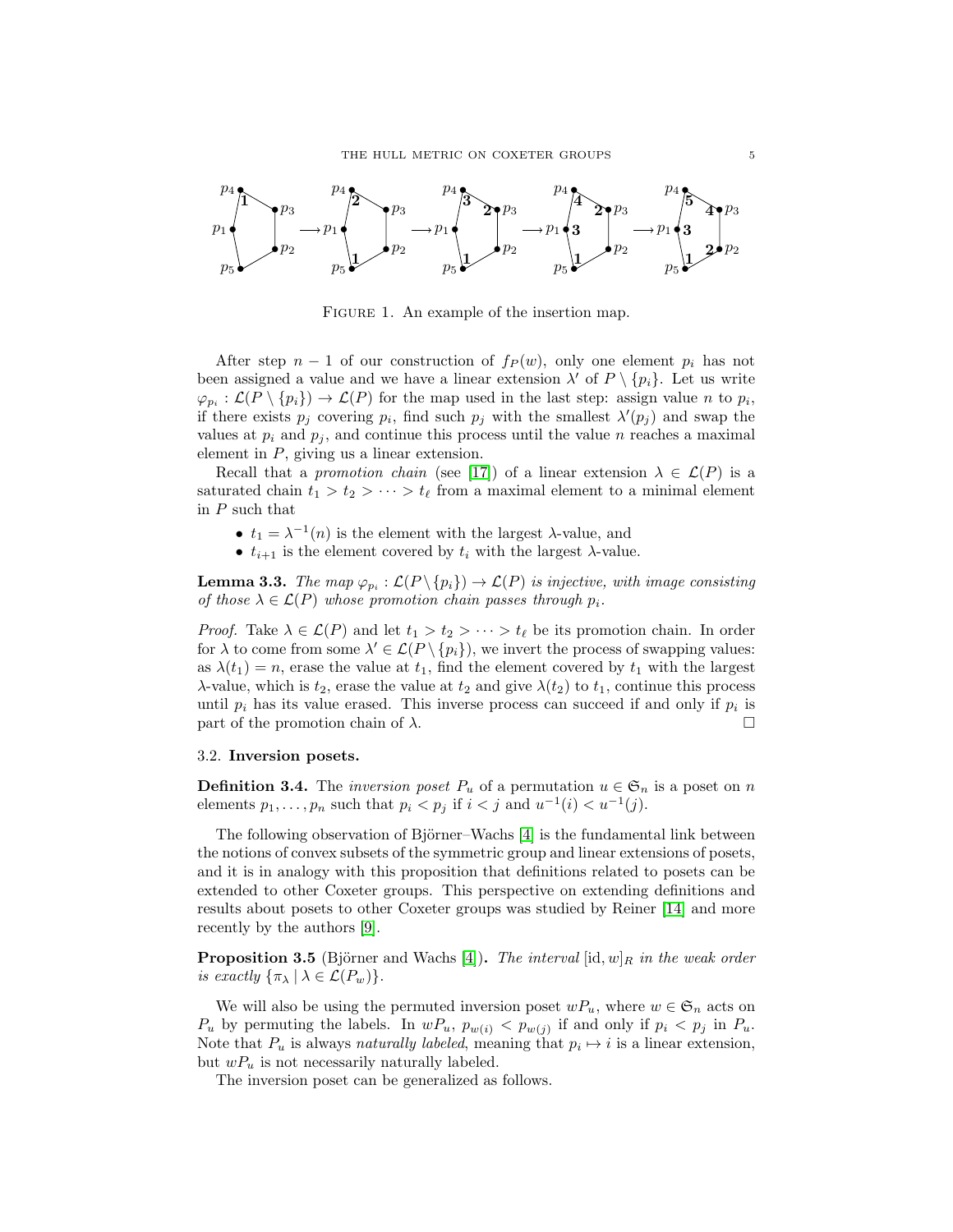**Definition 3.6.** Let  $U \subset \mathfrak{S}_n$ , then the poset  $P_U$  is defined on n elements  $p_1, \ldots, p_n$ such that  $p_i < p_j$  if  $u^{-1}(i) < u^{-1}(j)$  for all  $u \in U$ .

Therefore, the inversion poset  $P_u$  is just  $P_{\{\mathrm{id},u\}}$  and the permuted inversion poset  $wP_u$  is  $P_{\{w,ww\}}$ . The following proposition resembles Proposition [3.5,](#page-4-1) we include the proof for convenience.

<span id="page-5-1"></span>**Proposition 3.7.** *For*  $U \subset \mathfrak{S}_n$ *, the convex set* Conv $(U)$  *is exactly*  $\{\pi_{\lambda} | \lambda \in \mathcal{L}(P_U)\}$ *.* 

*Proof.* By Proposition [2.5,](#page-3-2) Conv(U) consists of those  $w \in \mathfrak{S}_n$  such that

$$
\bigcap_{u \in U} T_L(u) \subset T_L(w) \subset \bigcup_{u \in U} T_L(u).
$$

The set  $\bigcap_{u\in U} T_L(u)$  consists of those  $t_{i,j}$  where  $i < j$  and  $u^{-1}(i) > u^{-1}(j)$  for all  $u \in U$ ; likewise, the set  $\bigcup_{u \in U} T_L(u)$  does not contain any  $t_{i,j}$  where  $i < j$  and  $u^{-1}(i) < u^{-1}(j)$  for all  $u \in U$ . So  $w \in Conv(U)$  if and only if  $w^{-1}(i) < w^{-1}(j)$  for all i, j such that  $u^{-1}(i) < u^{-1}(j)$  for all  $u \in U$ . This corresponds exactly to how  $P_U$  is constructed.

<span id="page-5-0"></span>**Theorem 3.8.** For any  $w, u \in \mathfrak{S}_n$ , we have an injection

$$
\mathcal{L}(P_{\{\mathrm{id},w, w u\}}) \hookrightarrow \mathcal{L}(P_w) \times \mathcal{L}(w P_u), \text{ given by } \lambda \mapsto (f_{P_w}(\pi_\lambda), f_{w P_u}(\pi_\lambda)).
$$

*Proof.* Use induction on n, the base case  $n = 1$  being trivial. Let  $P = P_{\text{fid},w,wu}$ and let A be the set of maximal elements of  $P$ , which is an antichain in  $P$ . We have the following partition

$$
\mathcal{L}(P) = \bigsqcup_{p_a \in A} \{ \lambda \in \mathcal{L}(P) \mid \lambda(p_a) = n \} \simeq \bigsqcup_{p_a \in A} \mathcal{L}(P \setminus \{p_a\}).
$$

Fix  $p_a \in A$  and consider the restriction

$$
w' : [n] \setminus \{w^{-1}(a)\} \to [n] \setminus \{a\}
$$

of w, viewed as a permutation on  $n-1$  elements, by keeping the relative order of indices. In this way, the inversion poset  $P_{w'}$  is  $P_w \setminus \{p_a\}$ . Also consider the restriction

$$
u': [n] \setminus \{u^{-1}w^{-1}(a)\} \to [n] \setminus \{w^{-1}(a)\}
$$

so that the inversion poset  $w'P_{u'}$  is  $wP_u \setminus \{p_a\}$  and  $P_{\{\mathrm{id},w',w'u'\}}$  is  $P \setminus \{p_a\}.$ 

For  $\lambda$  with  $\lambda(p_a) = n$ , the insertion map  $f_{P_w}$  can be identified with the composition  $\varphi_{p_a} \circ f_{P_{w'}}$ . As a result, the map  $\lambda \mapsto (f_{P_w}(\pi_\lambda), f_{wP_u}(\pi_\lambda))$  of interest of this theorem can be written as

$$
\mathcal{L}(P) \simeq \bigsqcup_{p_a \in A} \mathcal{L}(P \setminus \{p_a\}) \hookrightarrow \bigsqcup_{p_a \in A} \mathcal{L}(P_w \setminus \{p_a\}) \times \mathcal{L}(wP_u \setminus \{p_a\}) \to \mathcal{L}(P_w) \times \mathcal{L}(wP_u)
$$

where the middle injection is given by the induction hypothesis on  $w', u'$ . It suffices to show that the last map provided by  $\varphi$  is an injection.

Assume to the contrary that we have  $\alpha \in \mathcal{L}(P_w \setminus \{p_a\}), \beta \in \mathcal{L}(wP_u \setminus \{p_a\}),$  $\alpha' \in \mathcal{L}(P_w \setminus \{p_{a'}\})$ , and  $\beta' \in \mathcal{L}(wP_u \setminus \{p_{a'}\})$  such that  $\varphi_{p_a}(\alpha) = \varphi_{p_{a'}}(\alpha') = \lambda$  and  $\varphi_{p_a}(\beta) = \varphi_{p_{a'}}(\beta') = \tau$ . If  $a = a'$ , by Lemma [3.3](#page-4-2) we must have  $\alpha = \alpha'$  and  $\beta = \beta'$ . Thus  $a \neq a'$  and we can assume without loss of generality that  $a < a'$ .

Recall from Lemma [3.3](#page-4-2) that since  $\varphi_{p_a}(\alpha) = \lambda$ ,  $p_a$  must be in the promotion chain of  $\lambda$ . Similarly, the promotion chains of  $\lambda$  and  $\tau$  both contain a and a'. In particular, this means that  $p_a$  and  $p_{a'}$  are comparable in  $P_w$  and that  $p_{w^{-1}(a)}$ and  $p_{w^{-1}(a')}$  are comparable in  $P_u$ . As  $a < a'$ , we must have  $w^{-1}(a) < w^{-1}(a')$ .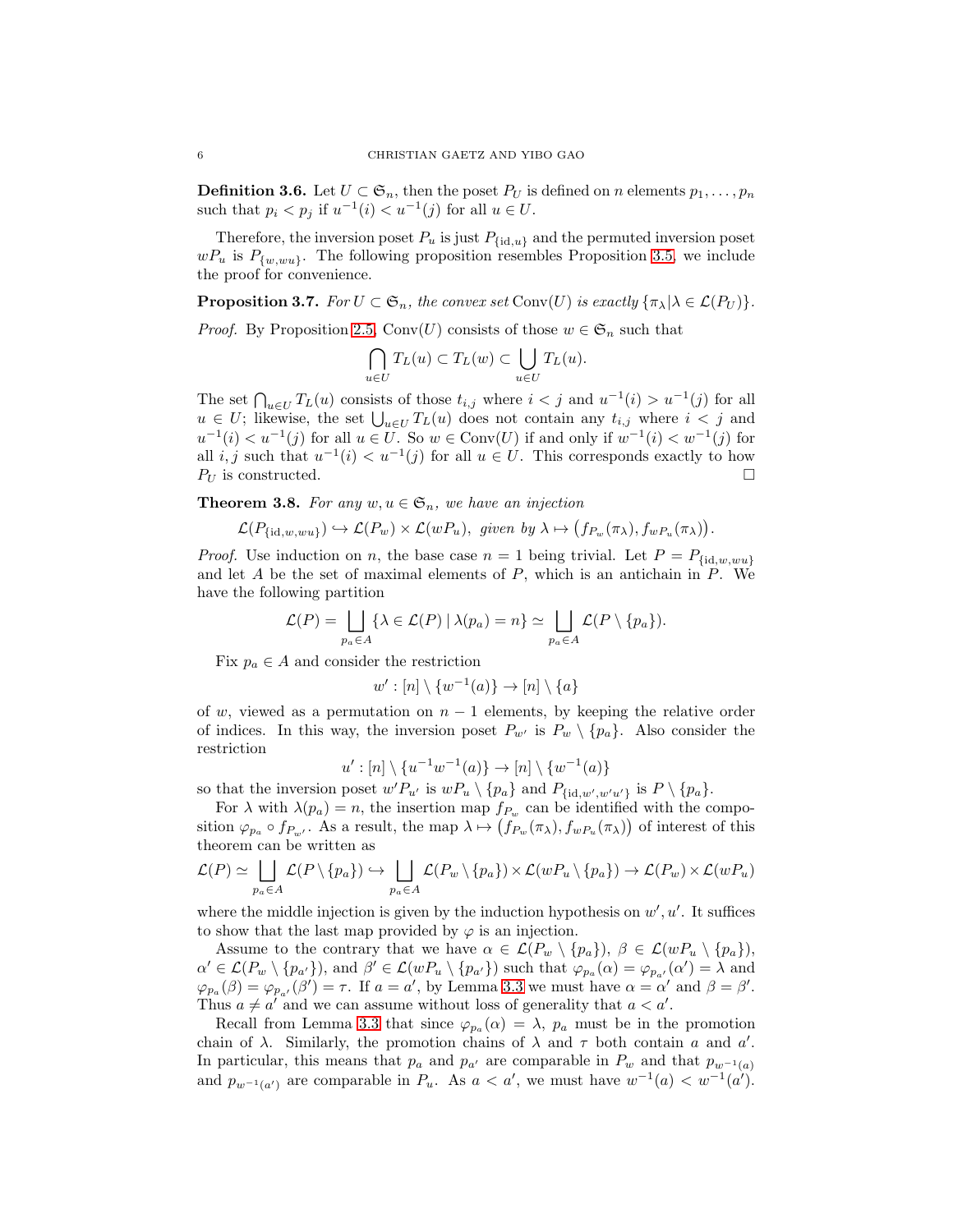And, consequently, we have that  $(wu)^{-1}(a) < (wu)^{-1}(a')$ . By the definition of  $P_{\{\mathrm{id},w,wu\}}$ , as  $a < a'$ , we know  $w^{-1}(a) < w^{-1}(a')$ ,  $(wu)^{-1}(a) < (wu)^{-1}(a')$ , and  $p_a \leq_P p_{a'}$ , contradicting our assumption that  $p_a$  was maximal in P.

<span id="page-6-1"></span>**Corollary 3.9.** *The Cayley graph*  $\text{Cay}(\mathfrak{S}_n)$  *has the strong hull property.* 

*Proof.* By symmetry of the Cayley graph,  $|\text{Conv}(u, v)| = |\text{Conv}(\text{id}, u^{-1}v)|$ . For any  $u, v, w \in \mathfrak{S}_n$ , to show  $|\text{Conv}(u, v)| \cdot |\text{Conv}(v, w)| \ge |\text{Conv}(u, v, w)|$ , it suffices to show that  $|\text{Conv}(\text{id}, w)| \cdot |\text{Conv}(w, wu)| \ge |\text{Conv}(\text{id}, w, wu)|$ , which follows directly from Proposition [3.7](#page-5-1) and Theorem [3.8.](#page-5-0)

<span id="page-6-0"></span>*Remark.* An independent construction of an injection demonstrating Sidorenko's inequality [\(3\)](#page-1-0) was given by Chan–Pak–Panova [\[7\]](#page-12-7).

#### 4. The hyperoctahedral group

In this section, we work with the family of finite Coxeter groups of type  $B$ , called the hyperoctahedral groups. We will extend the constructions and results from Section [3](#page-3-1) to this setting in order to complete the proof of Theorem [1.4.](#page-1-1)

For  $i \in \mathbb{Z}_{>0}$ , it will sometimes be convenient to write  $\overline{i}$  for  $-i$ . For  $n \in \mathbb{Z}_{>0}$ , let [n] denote the set  $\{-n, \ldots, -1, 1, \ldots, n\}$ . Let  $B_n$  denote the hyperoctahedral group of all signed permutations w of  $\overline{[n]}$  such that  $w(i) = -w(\overline{i})$  for all i. We write such a signed permutation w in one-line notation as  $w(1)w(2)\cdots w(n)$ . For example,  $w = 4\overline{2}13$  means  $w(1) = 4$ ,  $w(-1) = -4$ ,  $w(2) = -2$ ,  $w(-2) = 2$  and so on.

The Coxeter group  $B_n$  has simple generators  $\{t_{i,i+1} | 1 \le i \le n-1\} \cup \{t_{1,\bar{1}}\}$  where  $t_{i,j}$  is the involution  $(i\ j)(\overline{i}\ \overline{j})$  if  $i\neq \pm j$  and  $(i\ j)$  if  $i=\overline{j}$ . The set of reflections is

$$
T = \{t_{i,j}, t_{i,\bar{j}} \mid 1 \le i < j \le n\} \cup \{t_{i,\bar{i}} \mid 1 \le i \le n\}.
$$

For  $w \in B_n$ ,  $t_{i,j} \in T_L(w)$  if  $w^{-1}(i) > w^{-1}(j)$ ,  $t_{i,\bar{j}} \in T_L(w)$  if  $w^{-1}(i) < w^{-1}(\bar{j})$ , and  $t_{i,\bar{i}} \in T_L(w)$  if  $w^{-1}(i) < w^{-1}(\bar{i})$ . More details can be found in Chapter 8 of Björner–Brenti [\[2\]](#page-12-9).

**Definition 4.1.** A poset P on 2n elements  $\{p_1, \ldots, p_n, p_{\bar{1}}, \ldots, p_{\bar{n}}\}$  is called a *type B poset* if whenever  $p_i <_{P} p_j$ , we have  $p_{-j} <_{P} p_{-i}$ .

Definition 4.2. A *type B linear extension* of a type B poset P is an orderpreserving bijection  $\lambda : P \to [n]$  such that  $\lambda(p_i) = -\lambda(p_i)$  for all  $i \in [n]$ .

The set of type B linear extensions is denoted  $\mathcal{B}(P)$ . Any  $\lambda \in \mathcal{B}(P)$  naturally corresponds to an element  $\pi_{\lambda} \in B_n$  where  $\pi_{\lambda}(i) = j$  if  $\lambda(p_i) = i$  for all  $i \in [n]$  (see Proposition [4.9](#page-8-1) for an analog of Proposition [3.7.](#page-5-1))

We now define an insertion map for type  $B$  posets, which requires more careful treatment than the insertion map for posets as in Section [3.](#page-3-1)

**Definition 4.3.** Let P be a type B poset with  $2n$  elements  $\{p_1, \ldots, p_n, p_{\bar{1}}, \ldots, p_{\bar{n}}\}.$ The map  $\varphi_{p_k}^P : \mathcal{B}(P \setminus \{p_k, p_{\bar{k}}\}) \to \mathcal{B}(P)$  is defined as follows:

- For  $\lambda' \in \mathcal{B}(P \setminus \{p_k, p_{\bar{k}}\})$ , we construct  $\lambda : P \to \overline{[n]}$  by first setting  $\lambda(p_k) = n$ ,  $\lambda(p_{\bar{k}}) = -n$ , and  $\lambda(p_j) = \lambda'(p_j)$  if  $j \neq \pm k$ .
- If  $\lambda(p_a) = n$  but  $p_a$  is not a maximal element of P, find the  $p_b$  greater than  $p_a$  with the smallest value for  $\lambda(p_b)$  and swap the  $\lambda$ -values of  $p_a$  and  $p_b$  and simultaneously swap those of  $p_{\bar{a}}$  and  $p_{\bar{b}}$ ; iterate this process until  $\lambda^{-1}(n)$  is a maximal element of P.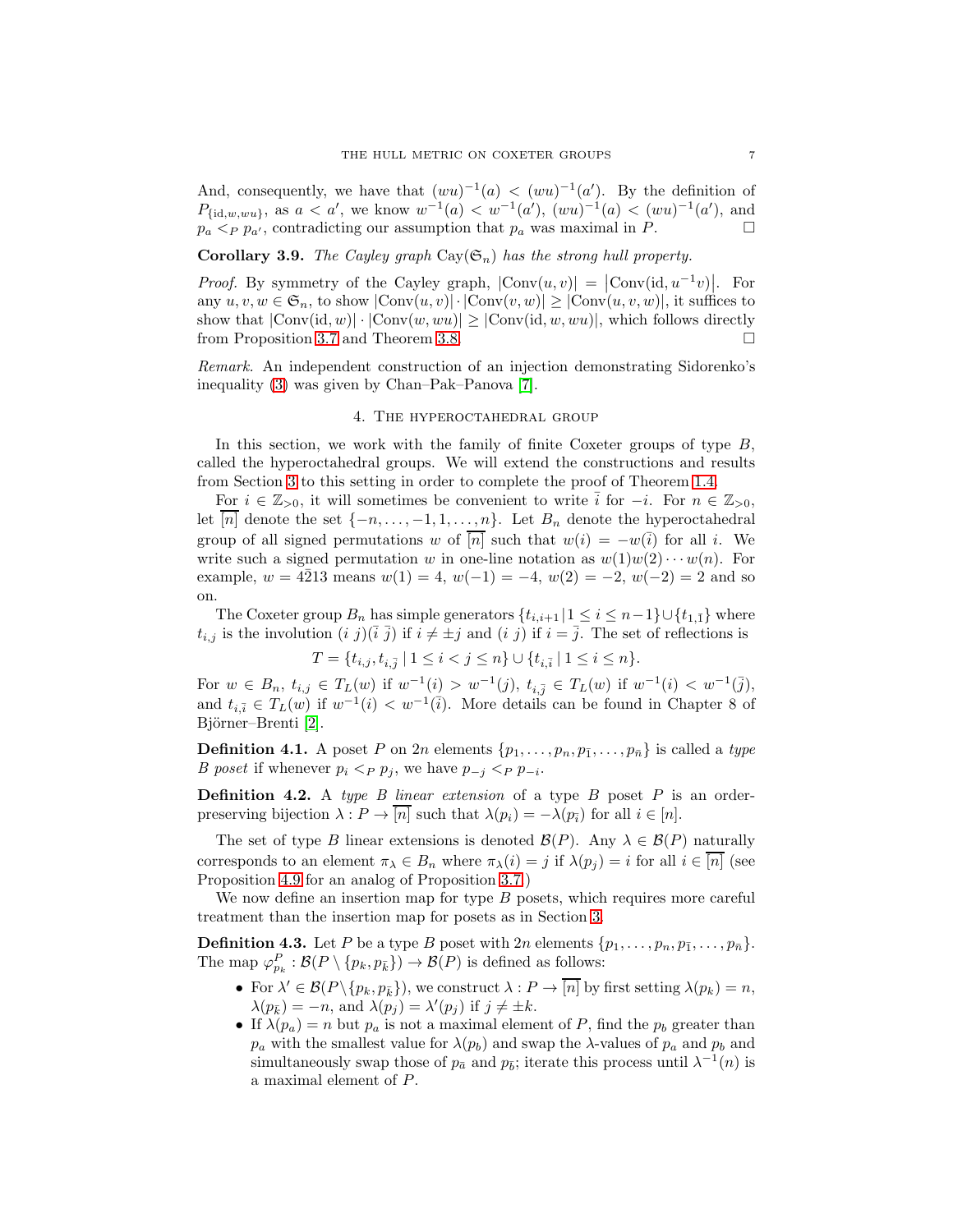*Remark.* When we have  $\lambda(p_a) = n$  and  $p_a$  is not a maximal element of P, it is possible that the  $p_b$  covering a with the smallest  $\lambda$ -value happens to be  $b = -a$ , in which case swapping the values of  $p_a$  and  $p_b$  and of  $p_{\bar{a}}$  and  $p_{\bar{b}}$  are done with just one swap.

We will write  $\varphi_{p_k}$  for  $\varphi_{p_k}^P$  for simplicity when there is no confusion. Note that the two maps  $\varphi_{p_k}^P$  and  $\varphi_{p_{-k}}^P$  from  $\mathcal{B}(P \setminus \{p_k, p_k\})$  to  $\mathcal{B}(P)$  do not coincide.

**Definition 4.4.** For  $\lambda \in \mathcal{B}(P)$ , its promotion chain  $p_{t_1} > p_{t_2} > \cdots > p_{t_\ell}$  is a saturated chain from a maximal element of  $P$  to a minimal element of  $P$  constructed as follows:

- First,  $p_{t_1} = \lambda^{-1}(n)$  is the element with the largest  $\lambda$ -value;
- Now suppose that  $p_{t_i}$  has been assigned value n, let  $p_{t_{i+1}}$  be the element covered by  $p_{t_i}$  with the largest  $\lambda$ -value and swap the  $\lambda$ -values of  $p_{t_i}$  and  $p_{t_{i+1}}$  and of  $p_{-t_i}$  and  $p_{-t_{i+1}}$ .

Note that as the chain  $p_{t_1} > p_{t_2} > \cdots > p_{t_\ell}$  records the movement of the value n while  $p_{-t_1} < p_{-t_2} < \cdots < p_{-t_\ell}$  records the movement of the value  $-n$ .

The following lemma follows immediately from the above construction and is analogous to Lemma [3.3](#page-4-2) so we omit the proof here.

<span id="page-7-2"></span>**Lemma 4.5.** *The map*  $\varphi_{p_k}$  :  $\mathcal{B}(P \setminus \{p_k, p_{\bar{k}}\}) \rightarrow \mathcal{B}(P)$  *is injective, with image consisting of those*  $\lambda \in \mathcal{B}(P)$  *whose promotion chain passes through*  $p_k$ *.* 

<span id="page-7-0"></span>Definition 4.6. Let P be a type B poset on 2n elements. Then the *insertion map*  $f_P: B_n \to \mathcal{B}(P)$  is defined as  $f_P(w) = \varphi_{p_{w(n)}}^{P^{(n)}} \circ \cdots \circ \varphi_{p_{w(2)}}^{P^{(2)}} \circ \varphi_{p_{w(1)}}^{P^{(1)}}$  where  $P^{(k)}$  is the type B poset on 2k elements obtained from P by restricting to elements  $p_{w(1)}, p_{w(\bar{1})}, \ldots, p_{w(k)}, p_{w(\bar{k})}.$ 

**Example 4.7.** We show an example of the insertion map  $f_P$  (Definition [4.6\)](#page-7-0), where  $w = 4\overline{2}13$  and P is as the type B poset in Figure [2.](#page-7-1) Notice that in step  $\varphi_{p_1}$ , the value 3 is first assigned to  $p_1$  which is a minimal element in  $P$ , and then moved all the way up to  $p_{\bar{1}}$ .



<span id="page-7-1"></span>FIGURE 2. An example of the insertion map  $f_P$  for type B poset P

Note that if  $\lambda$  is a type B linear extension of P and we insert  $\pi_{\lambda}$  to P, then we obtain  $\lambda$  back with no swaps applied.

**Definition 4.8.** Let  $U \subset B_n$ . Then the poset  $P_U$  is defined on  $p_1, \ldots, p_n, p_{\bar{1}}, \ldots, p_{\bar{n}}$ such that  $p_i < p_j$  if  $u^{-1}(i) < u^{-1}(j)$  for all  $u \in U$ .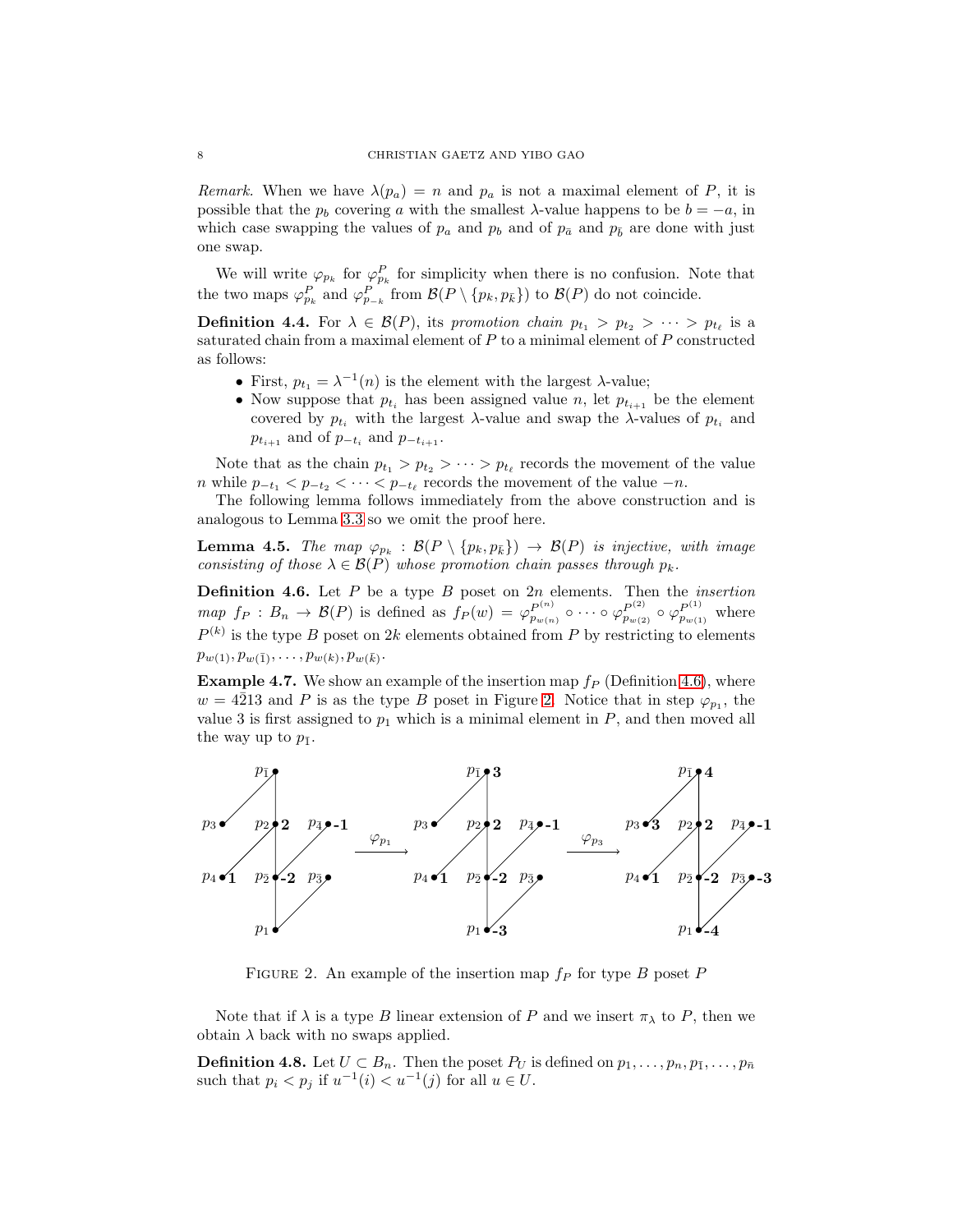The proof of Proposition [4.9](#page-8-1) is identical to that of Proposition [3.7.](#page-5-1)

<span id="page-8-1"></span>**Proposition 4.9.** *For*  $U \subset B_n$ *, the convex set* Conv $(U)$  *is exactly*  $\{\pi_{\lambda} | \lambda \in \mathcal{B}(P_U)\}$ *.* 

As in Section [3,](#page-3-1) for  $w \in B_n$ , we also write  $P_w = P_{\{\text{id},w\}}$  and write  $wP_u = P_{w,wu}$ which is  $P_u$  with its indices permuted according to w.

<span id="page-8-0"></span>**Theorem 4.10.** For any  $w, u \in B_n$ , we have an injection:

$$
\mathcal{B}(P_{\{\mathrm{id},w, w u\}}) \hookrightarrow \mathcal{B}(P_w) \times \mathcal{B}(w P_u), \text{ given by } \lambda \mapsto (f_{P_w}(\pi_\lambda), f_{w P_u}(\pi_\lambda)).
$$

*Proof.* We use induction on n. Write  $P = P_{\{\text{id},w,wu\}}$  for simplicity. The base case is  $n = 1$  where  $B_1$  consists of two elements: id, which is 1 in one-line notation, and  $t_{1,\bar{1}}$ , which is  $\bar{1}$  in one-line notation. If  $w = id$ , then  $P = P_u$  so the above map is an isomorphism onto the second factor and if  $w = \overline{1}$ , then  $P = P_w$  so the above map is an isomorphism onto the first factor. In both cases, we obtain an injection. Now assume that the claim is true for  $n - 1$ .

Let A be the set of maximal elements of P. For  $\lambda \in \mathcal{B}(P)$ ,  $\lambda^{-1}(n) \in A$  so this provides us with a natural partition of  $\mathcal{B}(P)$ :

$$
\mathcal{B}(P) = \bigsqcup_{p_a \in A} \{ \lambda \in \mathcal{B}(P) \mid \lambda(p_a) = n \} \simeq \bigsqcup_{p_a \in A} \mathcal{B}(P \setminus \{p_a, p_{\bar{a}}\}).
$$

Notice that unlike in type A, we now need to take out  $p_a$  and  $p_{\bar{a}}$  simultaneously, where  $\lambda(p_{\bar{a}}) = \bar{n}$  if  $\lambda(p_a) = n$ . It is possible that both a and  $\bar{a}$  belong to A, in which case  $\mathcal{B}(P \setminus \{p_a, p_{\bar{a}}\})$  contributes twice in the above partition. However, these two parts will be treated differently.

For each  $p_a \in A$ , consider  $w' : \overline{[n]} \setminus \{w^{-1}(a), w^{-1}(\overline{a})\} \to \overline{[n]} \setminus \{a, \overline{a}\}$  restricted from w and  $u'[\overline{n}] \setminus \{u^{-1}w^{-1}(a), u^{-1}w^{-1}(\overline{a})\} \to \overline{[n]} \setminus \{w^{-1}(a), w^{-1}(\overline{a})\}$  restricted from u. As the relative ordering of the other indices stays unchanged, we see that  $P_w \setminus \{p_a, p_{\bar{a}}\}$  is  $P_{w'}, wP_u \setminus \{p_a, p_{\bar{a}}\}$  is  $u'P_{w'},$  and  $P \setminus \{p_a, p_{\bar{a}}\}$  is  $P_{\{\mathrm{id}, w', w'u'\}}$ , viewing  $w', u' \in B_{n-1}$ . Thus, by the induction hypothesis, we have an injection

$$
\bigcup_{p_a \in A} \mathcal{B}(P \setminus \{p_a, p_{\bar{a}}\}) \hookrightarrow \bigcup_{p_a \in A} \mathcal{B}(P_w \setminus \{p_a, p_{\bar{a}}\}) \times \mathcal{B}(wP_u \setminus \{p_a, p_{\bar{a}}\})
$$

and it suffices to show that

$$
\varphi: \bigsqcup_{p_a \in A} \mathcal{B}(P_w \setminus \{p_a, p_{\bar{a}}\}) \times \mathcal{B}(wP_u \setminus \{p_a, p_{\bar{a}}\}) \to \mathcal{B}(P_w) \times \mathcal{B}(wP_u)
$$

is an injection, where  $\varphi$  acts as  $\varphi_{p_a}$  on each part indexed by  $p_a$ .

Assume to the contrary that  $(\lambda, \tau) \in \mathcal{B}(P_w) \times \mathcal{B}(wP_u)$  lies in the image of both  $\varphi_{p_a}$  and  $\varphi_{p_{a'}}$ . By Lemma [4.5,](#page-7-2)  $\varphi_{p_a}$  is injective so  $a \neq a'$ . Moreover, both  $p_a$  and  $p_{a'}$ are in the promotion chains of both  $\lambda$  and  $\tau$  so in particular they are comparable in both  $P_w$  and  $wP_u$ . Assume without loss of generality that  $a < a'$ . Then we must have  $w^{-1}(a) < w^{-1}(a')$  and further  $(wu)^{-1}(a) < (wu)^{-1}(a')$  so  $p_a <_P p_{a'}$  in P, contradicting the maximality of  $p_a$ .

The hull property then follows from Theorem [4.10](#page-8-0) and Proposition [4.9](#page-8-1) via the same argument given in the proof of Corollary [3.9.](#page-6-1)

**Corollary 4.11.** *The Cayley graph*  $Cay(B_n)$  *has the strong hull property.* 

*Remark.* Our framework for signed permutations will not deduce that the type D Cayley graph has the strong hull property. Since in type  $D_n$  we no longer have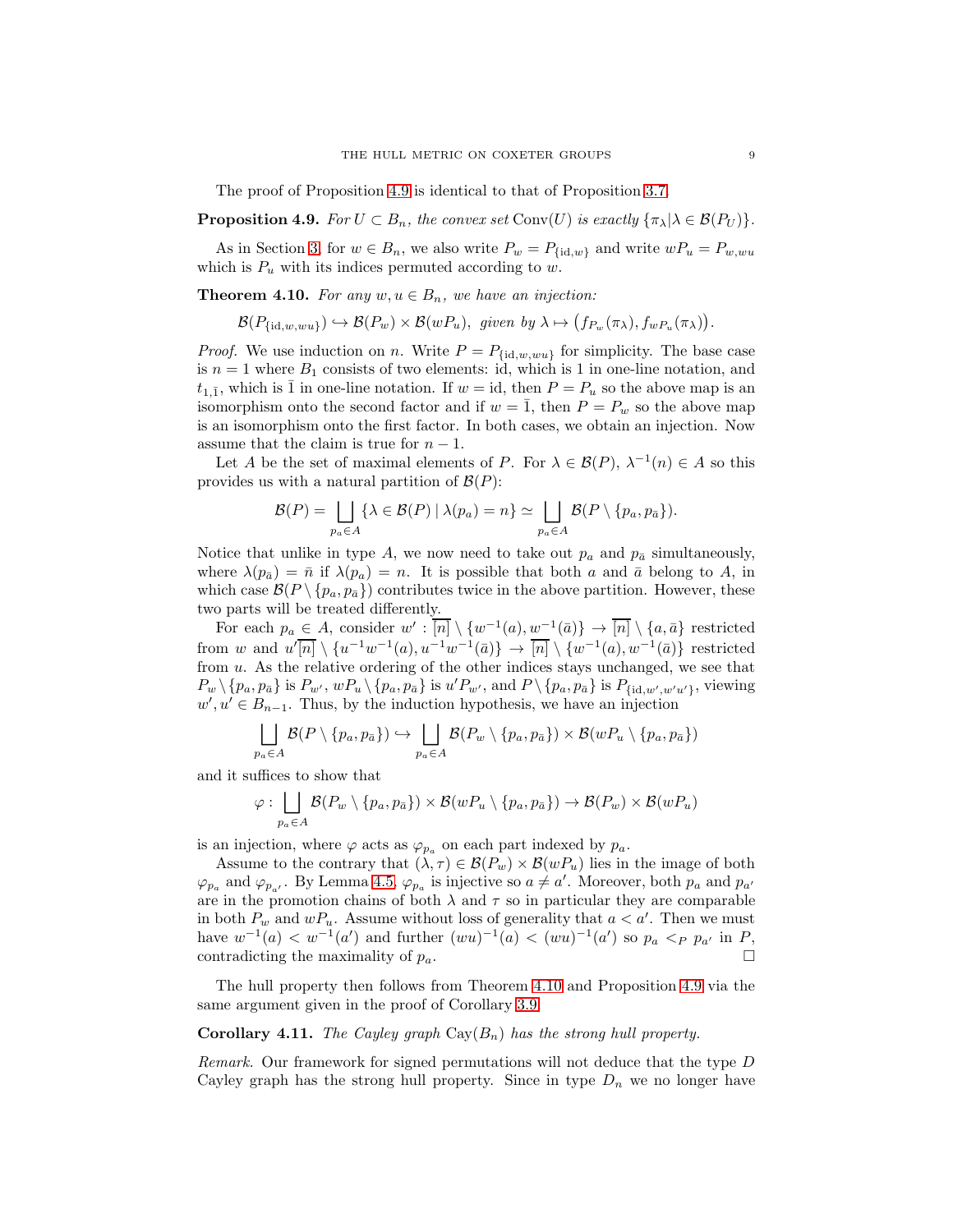inversions of the form  $t_{i,\bar{i}}$ , it is possible that  $p_a$  and  $p_{\bar{a}}$  are comparable in both  $P_w$ and  $wP_u$ , but not comparable in  $P_{\text{fid},w,wu}$ .

Writing  $e_B(P)$  for the number of type B linear extensions of the type B poset P, we can deduce a direct analog of Sidorenko's inequality [\(3\)](#page-1-0).

**Corollary 4.12.** For any  $w \in B_n$  we have

$$
e_B(P_w)e_B(P_{ww_0}) \ge 2^n n!.
$$

*Proof.* By Proposition [4.9](#page-8-1) we have that  $e_B(P_w) = |\text{Conv}(\text{id}, w)|$  and similarly that  $e_B(P_{ww_0}) = |\text{Conv}(\text{id}, ww_0)|$ . The hull property thus gives that the product is at least

$$
|\text{Conv}(\text{id}, w, ww_0)| = |B_n| = 2^n n!.
$$

## 5. Right-angled Coxeter groups

<span id="page-9-1"></span>A Coxeter group W is called *right-angled* if all entries  $m_{ij}$  of the corresponding Coxeter matrix lie in  $\{1, 2, \infty\}.$ 

<span id="page-9-2"></span>**Proposition 5.1.** *Let* W *be a right-angled Coxeter group and*  $u, v \in W$ *, then* 

$$
T_L(u \wedge_R v) = T_L(u) \cap T_L(v).
$$

*Proof.* It suffices to prove the case when  $u \wedge_R v = id$  (so  $T_L(u \wedge_R v) = \emptyset$ ). In this case, suppose for the sake of contradiction that there is some  $t \in T_L(u) \cap T_L(v)$ ; by Proposition [2.2](#page-2-1) this means that there are reduced expressions  $u = s_{i_1} \cdots s_{i_k}$  and  $v = s_{j_1} \cdots s_{j_\ell}$  and indices  $1 \leq k' \leq k, 1 \leq \ell' \leq \ell$  with

$$
as_{i_{k'}}a^{-1} = bs_{j_{\ell'}}b^{-1}
$$

where  $a = s_{i_1} \cdots s_{i_{k'-1}}$  and  $b = s_{j_1} \cdots s_{j_{\ell'-1}}$ . Since W is right-angled, no two distinct simple reflections are conjugate (see, e.g., page 23 of [\[2\]](#page-12-9)) so we must have

$$
s_{i_{k'}} = s_{j_{\ell'}} \coloneqq s.
$$

Now, let  $C(s)$  denote the centralizer of s in W; it follows from [\[6\]](#page-12-15) that  $C(s) = W_J$ , where  $J$  consists of those simple reflections commuting with  $s$ . At most one of a, b lies in  $C(s)$ , otherwise we would have  $s \leq_R u, v$ , contradicting the fact that  $u \wedge_R v = id$ , so suppose without loss of generality that  $b \notin C(s) = W_J$ . Since  $b^{-1}a$ commutes with s, we have  $a \in bW_J$ , and thus  $a \geq_R b^J \neq id$ . But this means that  $b^J \leq_R a \leq_R u$  and  $b^J \leq_R b \leq_R v$ , contradicting the fact that  $u \wedge_R v = id$ .

<span id="page-9-0"></span>**Theorem 5.2.** *Let* W *be a right-angled Coxeter group, then for any*  $u, v \in W$  *we have an injection*

$$
\phi: \text{Conv}(\text{id}, u, v) \to [\text{id}, u]_R \times [\text{id}, v]_R
$$

$$
x \mapsto (x \wedge_R u, x \wedge_R v).
$$

*Proof.* By Proposition [2.5](#page-3-2) we have

Conv(id, 
$$
u, v
$$
) = { $x \in W | T_L(x) \subseteq T_L(u) \cup T_L(v)$ }  
Conv(id,  $u$ ) = { $x \in W | T_L(x) \subseteq T_L(u)$ }  
Conv(id,  $v$ ) = { $x \in W | T_L(x) \subseteq T_L(v)$ }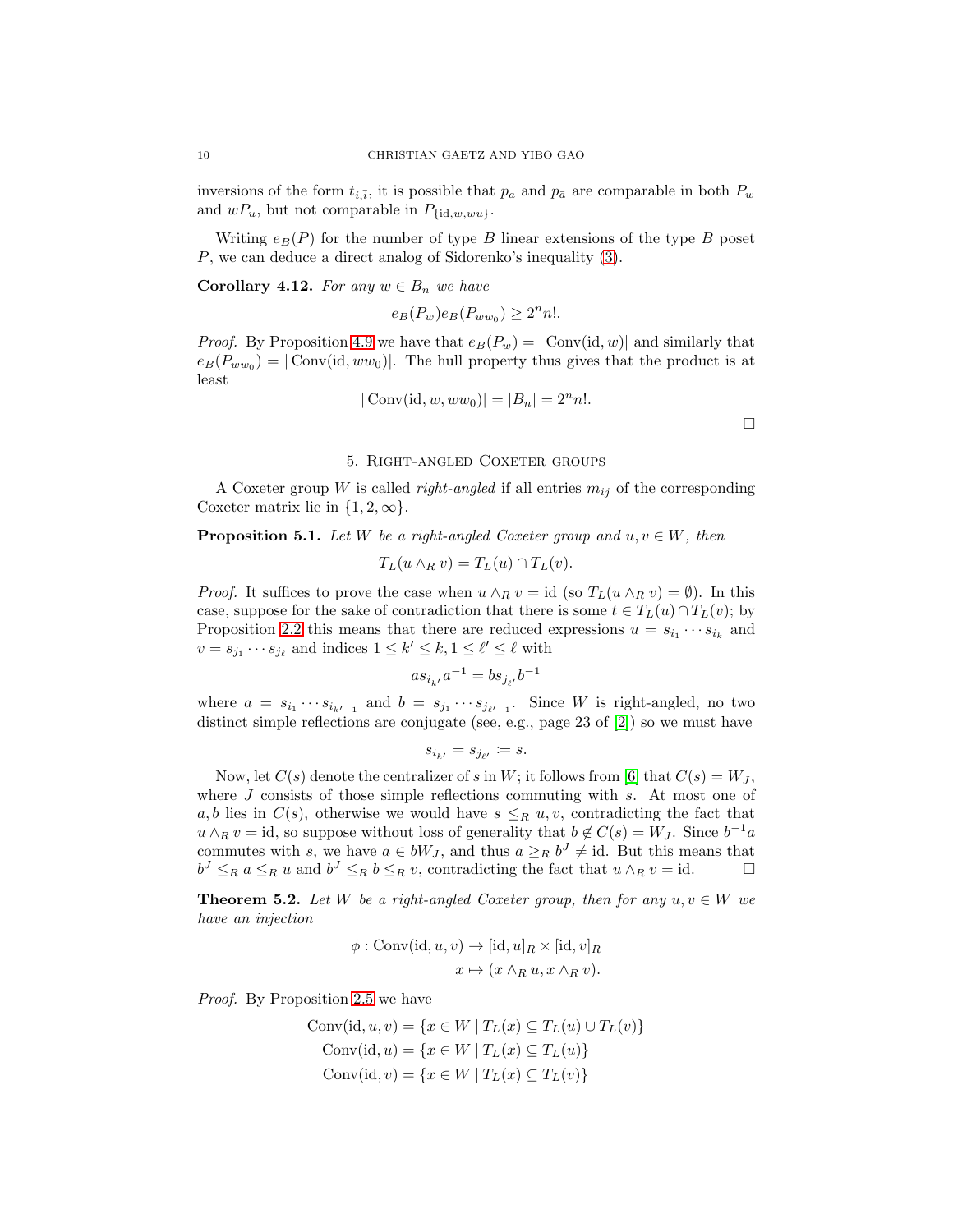and by Proposition [5.1](#page-9-2) we know that  $\wedge_R$  is given by intersection of (left) inversion sets. Thus the injectivity of  $\phi$  follows from the obvious fact that a subset  $X \subseteq U \cup V$ may be uniquely reconstructed given  $X \cap U$  and  $X \cap V$  for any sets  $U, V$ .

<span id="page-10-0"></span>Corollary 5.3. *Let* W *be right-angled, then* Cay(W) *has the strong hull property.*

### 6. Graphical arrangements

An *acyclic orientation* of a simple undirected graph G is a choice of direction for each edge of G such that there are no directed cycles. We write  $AC(G)$  for the set of acyclic orientations of  $G$ , and endow  $AC(G)$  itself with a graph structure by taking  $o, o' \in AC(G)$  to be adjacent if the orientations differ on exactly one edge of G.

<span id="page-10-2"></span>**Proposition 6.1.** Let  $K_n$  denote the complete graph on n vertices, then

$$
AC(K_n) \cong Cay(\mathfrak{S}_n).
$$

*Proof.* Acyclic orientations  $o$  of  $K_n$  correspond to regions R of the *braid arrangement* H, the hyperplane arrangement with hyperplanes  $x_i = x_j$  for  $1 \le i < j \le n$ , with the orientation of the edge  $\overline{ij}$  in o indicating on which side of the hyperplane  $x_i = x_j$  the region R lies. Furthermore, two regions R, R' are adjacent if and only if the corresponding orientations  $o, o'$  are adjacent in  $\mathrm{AC}(K_n)$ . Now, it is well known (see, e.g. [\[12\]](#page-12-16)) that the graph of regions of a reflection arrangement is naturally identified with the Cayley graph of the reflection group, in this case  $\mathfrak{S}_n$ , with its system of simple generators.

In light of Corollary [3.9,](#page-6-1) which establishes the hull property for Cay( $\mathfrak{S}_n$ ) ≅  $\mathrm{AC}(K_n)$ , it is natural to ask: for which graphs G does  $\mathrm{AC}(G)$  have the hull property? Equivalently, for which graphical hyperplane arrangements does the graph of regions have the hull property? Theorem [6.2](#page-10-1) shows that there are essentially no new cases; this is meant to illustrate that the hull property is very special.



<span id="page-10-3"></span>FIGURE 3. Three orientations of  $G_4$  which violate the triangle inequality in  $AC(G_4)$ . The sizes of the convex hulls of the pairs  $(o, o'), (o', o'')$ , and  $(o, o'')$  are 4, 2, and 9, respectively; this violates the hull property.

<span id="page-10-1"></span>Theorem 6.2. *The graph* AC(G) *of acyclic orientations of* G *has the hull property if and only if*

$$
AC(G) \cong AC(K_{n_1}) \times \cdots \times AC(K_{n_k})
$$

*for some*  $n_1, n_2, \ldots, n_k \in \{2, 3, \ldots\}.$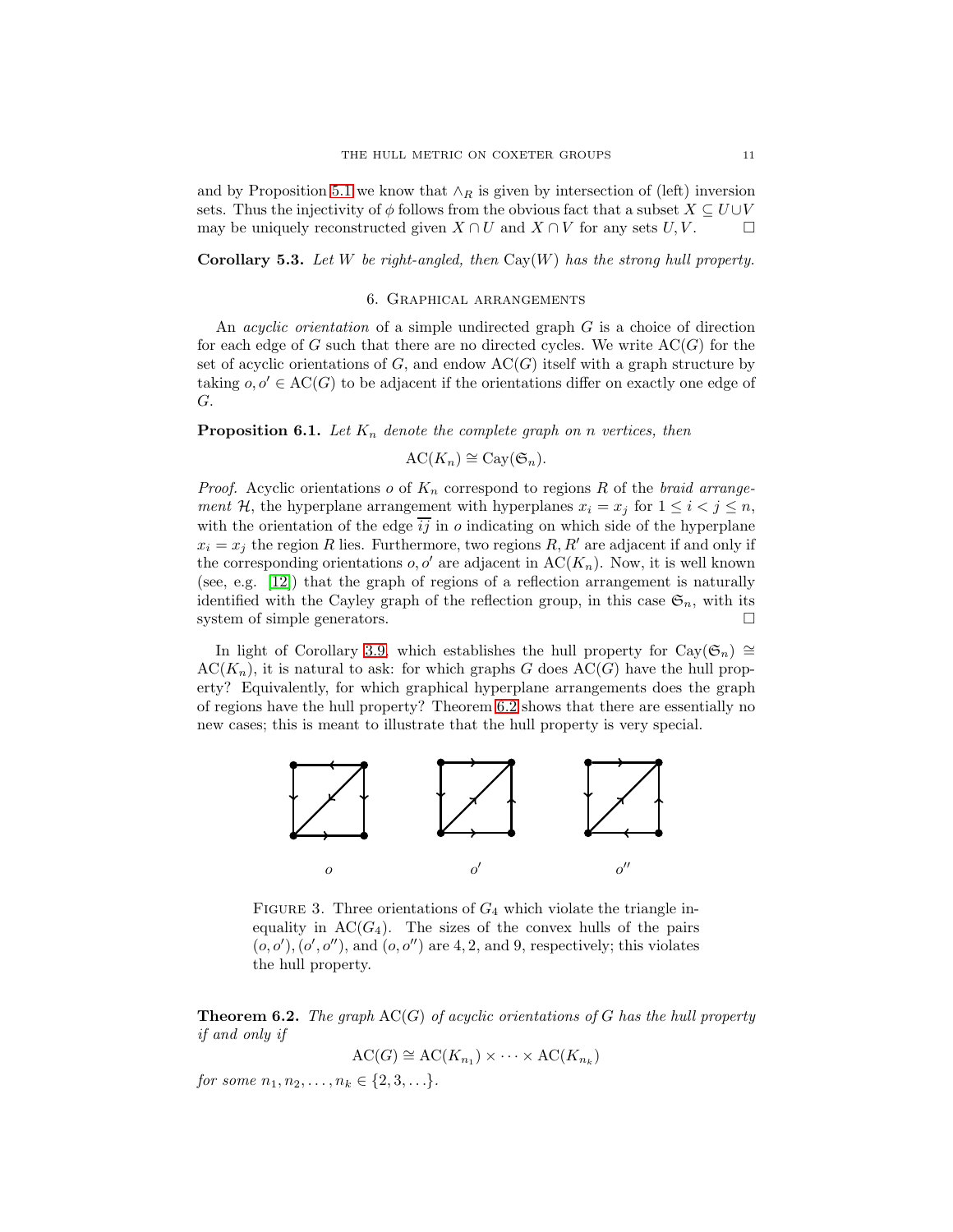

<span id="page-11-0"></span>FIGURE 4. Three orientations of an *n*-cycle  $C_n$  ( $n \geq 4$ ) which violate the triangle inequality in  $\mathrm{AC}(C_n)$ ; the sequences of dotted edges may be replace by any positive number of edges in the same direction. The sizes of the convex hulls of the pairs  $(o, o'), (o', o'')$ , and  $(o, o'')$  are 3,  $2^{n-2}$ , and  $2^n - 2$ , respectively; this violates the hull property.

*Proof.* If  $AC(G) \cong AC(K_{n_1}) \times \cdots \times AC(K_{n_k})$  it follows from Theorem [3.8](#page-5-0) and Proposition [6.1](#page-10-2) that  $AC(G)$  has the hull property, since the property is closed under taking direct products.

For the other direction, note first that if  $AC(G)$  has the hull property, then so does  $AC(H)$  for any induced subgraph H of G. Indeed in this case  $AC(H)$  is an induced subgraph of  $AC(G)$ , as can be seen by fixing an acyclic orientation of  $G\setminus H$ and directing all edges between H and  $G \setminus H$  away from H; then, varying the orientation only on H gives an embedding  $AC(H) \hookrightarrow AC(G)$  as an induced subgraph. Now, if  $AC(H)$  did not have the hull property, with some orientations  $o, o', o''$  violating the triangle inequality, pushing these forward to acyclic orientations of G would violate the triangle inequality for  $AC(G)$ . Thus the hull property on  $AC(G)$ is closed under taking induced subgraphs of G.

Given orientations  $o, o' \in AC(G)$ , it is not hard to see that

Conv $(o, o') = \{o'' \in AC(G) \mid \text{whenever } o, o' \text{ agree on an edge of } G, \text{ so does } o''\}.$ 

Using this, it is easy to check the examples in Figures [3](#page-10-3) and [4.](#page-11-0) These show that the graph  $G_4$  obtained by gluing two triangles along an edge and the cycle graphs  $C_n$  ( $n \geq 4$ ) are *bad*, where we say H is bad if  $AC(H)$  does not possess the hull property. By the previous paragraph, this means that any graph  $G$  containing  $G_4$ or C<sup>n</sup> as an induced subgraph is also bad. If H is not bad, we say it is *good*.

If H is disconnected, then  $AC(H) = \prod_i AC(H_i)$  where the  $H_i$  are the connected components, so  $H$  is good if and only if all of the  $H_i$  are good. If  $H$  has a cut vertex v, and the  $H_i$  are the connected components of  $H \setminus v$ , then

$$
AC(H) \cong \prod_i AC(H_i \cup \{v\}).
$$

Therefore it suffices to classify good 2-connected graphs  $H$ , and in particular to show that any 2-connected graph  $H$  which does not contain an induced copy of  $G_4$ or  $C_n$   $(n \geq 4)$  is a complete graph, and thus good by Theorem [3.8.](#page-5-0)

Let  $H$  be a 2-connected graph  $H$  which does not contain an induced copy of  $G_4$ or  $C_n$  ( $n \geq 4$ ). Any 2-connected graph on fewer than four vertices is a complete graph, so suppose H has  $N \geq 4$  vertices. If H is not a complete graph, then there exist two vertices  $v, v'$  whose path distance from each other is exactly two. Since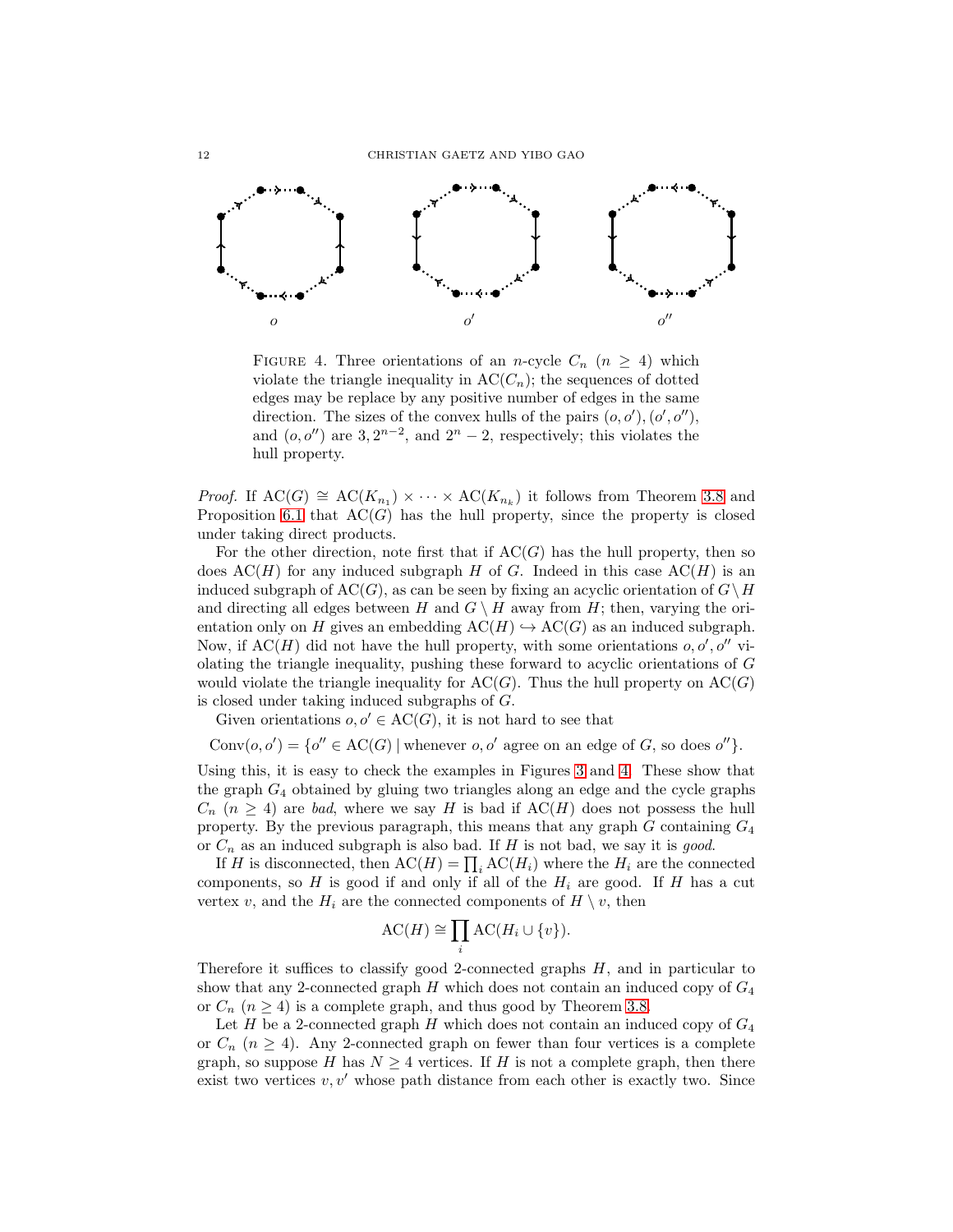H is 2-connected, there is a cycle C on at least four elements containing both  $v, v',$ and such that  $v, v'$  share a common neighbor  $u \in C$ . As H avoids induced copies of  $C_n$  for  $n \geq 4$ , there must exist chords of C in H which triangulate C. Since  $\overline{vv'}$  is not a edge, one of these chords must yield a 4-cycle  $v, u, v', w$  for some w adjacent to  $v, v'$ , and furthermore the diagonal  $\overline{uw}$  must be an edge of H. But this creates an induced  $G_4$  in  $H$ , a contradiction.

*Remark.* It would be interesting to investigate the prevalence of the hull property within other families of graphs. The anonymous referee intriguingly notes that among the antipodal isometric subgraphs of hypercubes that they were able to check, the only examples which satisfied the hull property were Cayley graphs of Coxeter groups. Another referee also suggests the case of (properly defined) acyclic orientations of signed graphs, which could generalize our type B result.

#### Acknowledgements

We are grateful to Alex Postnikov, our advisor, for pointing out that the hull property could be interpreted in terms of the triangle inequality for a metric. We also thank Vic Reiner and Igor Pak for their comments.

#### **REFERENCES**

- <span id="page-12-10"></span>[1] Anders Björner. Orderings of Coxeter groups. In Combinatorics and algebra (Boulder, Colo., 1983), volume 34 of Contemp. Math., pages 175–195. Amer. Math. Soc., Providence, RI, 1984.
- <span id="page-12-9"></span>[2] Anders Björner and Francesco Brenti. Combinatorics of Coxeter groups, volume 231 of Graduate Texts in Mathematics. Springer, New York, 2005.
- <span id="page-12-0"></span>Anders Björner and Michelle L. Wachs. Generalized quotients in Coxeter groups. Trans. Amer. Math. Soc., 308(1):1–37, 1988.
- <span id="page-12-12"></span>[4] Anders Björner and Michelle L. Wachs. Permutation statistics and linear extensions of posets. J. Combin. Theory Ser. A, 58(1):85–114, 1991.
- <span id="page-12-2"></span>[5] B´ela Bollob´as, Graham Brightwell, and Alexander Sidorenko. Geometrical techniques for estimating numbers of linear extensions. European J. Combin., 20(5):329–335, 1999.
- <span id="page-12-15"></span>[6] Brigitte Brink. On centralizers of reflections in Coxeter groups. Bull. London Math. Soc., 28(5):465–470, 1996.
- <span id="page-12-7"></span>[7] Swee Hong Chan, Igor Pak, and Greta Panova. Effective poset inequalities, 2022. arXiv:2205.02798 [math.CO].
- <span id="page-12-8"></span>[8] Pallavi Dani. The large-scale geometry of right-angled Coxeter groups. In Handbook of group actions. V, volume 48 of Adv. Lect. Math. (ALM), pages 107–141. Int. Press, Somerville, MA, [2020] **C** 2020.
- <span id="page-12-14"></span>[9] Christian Gaetz and Yibo Gao. Balance constants for Coxeter groups. 2020. arXiv:2005.09719 [math.CO].
- <span id="page-12-3"></span>[10] Christian Gaetz and Yibo Gao. Separable elements and splittings of Weyl groups. Adv. Math., 374:107389, 28, 2020.
- <span id="page-12-4"></span>[11] Christian Gaetz and Yibo Gao. Separable elements in Weyl groups. Advances in Applied Mathematics, 113:101974, 2020.
- <span id="page-12-16"></span>[12] James E. Humphreys. Introduction to Lie algebras and representation theory. Springer-Verlag, New York-Berlin, 1972. Graduate Texts in Mathematics, Vol. 9.
- <span id="page-12-6"></span>[13] Alejandro H. Morales, Igor Pak, and Greta Panova. Why is pi less than twice phi? Amer. Math. Monthly, 125(8):715–723, 2018.
- <span id="page-12-13"></span><span id="page-12-5"></span>[14] Victor Reiner. Signed posets. J. Combin. Theory Ser. A, 62(2):324–360, 1993.
- [15] M. P. Schützenberger. Promotion des morphismes d'ensembles ordonnés. Discrete Math., 2:73–94, 1972.
- <span id="page-12-11"></span><span id="page-12-1"></span>[16] A. Sidorenko. Inequalities for the number of linear extensions. Order, 8(4):331–340, 1991/92.
- [17] Richard P. Stanley. Enumerative Combinatorics. Volume 1, volume 49 of Cambridge Studies in Advanced Mathematics. Cambridge University Press, Cambridge, second edition, 2012.